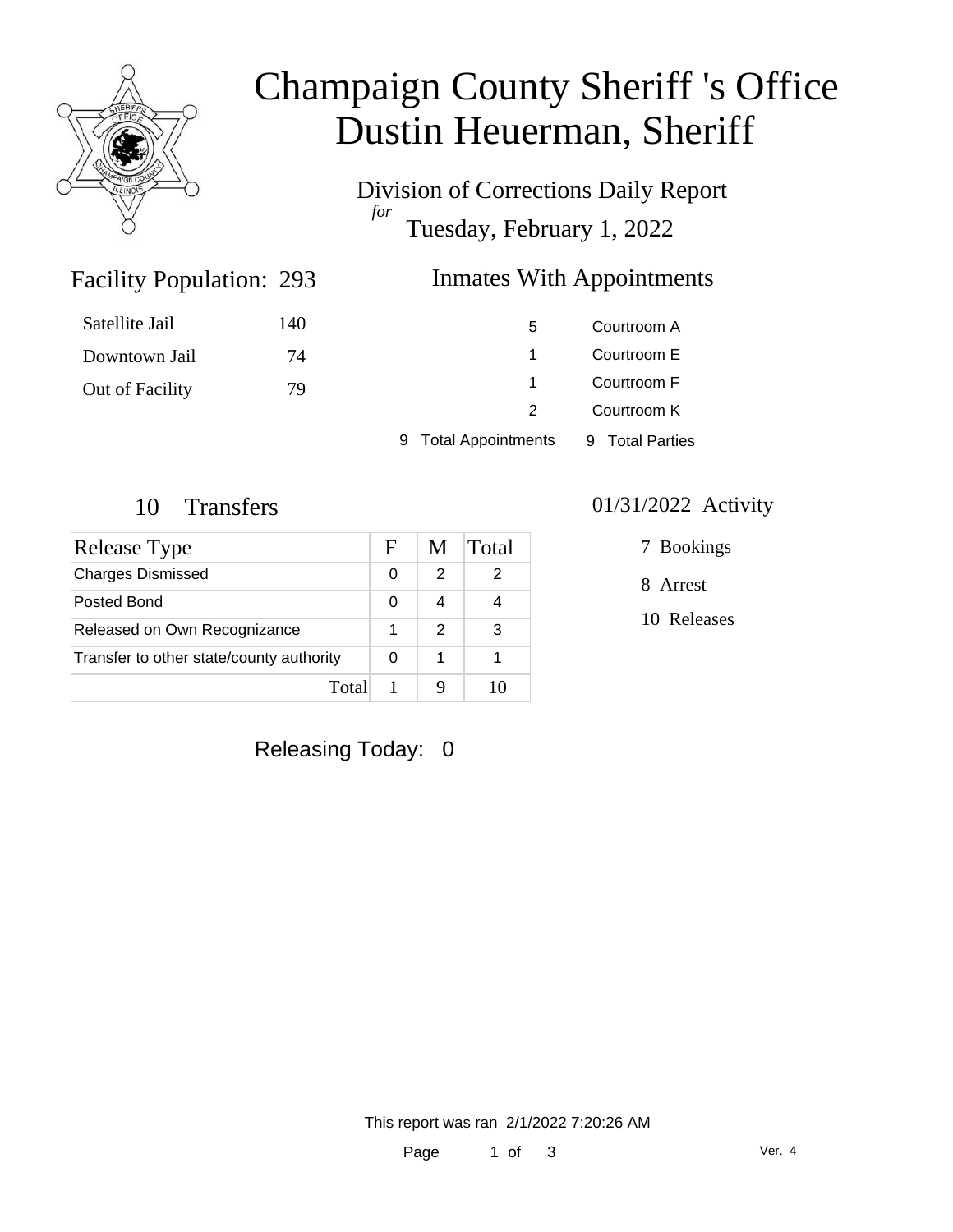

# Champaign County Sheriff 's Office Dustin Heuerman, Sheriff

Division of Corrections Daily Report *for* Tuesday, February 1, 2022

#### Custody Status Count

- Direct Criminal Contempt 1
- Electronic Home Dentention 15
	- Felony Arraignment 3
	- Felony Pre-Sentence 7
		- Felony Pre-Trial 214
	- Felony Pre-Trial DUI 4
	- Felony Sentenced CCSO 5
	- Felony Sentenced IDOC 31
		- Hold Sentenced IDOC 1
		- Misdemeanor Pre-Trial 6
			- Petition to Revoke 1
			- Remanded to DHS 4
	- Traffic Sentenced CCSO 1
		- Total 293

This report was ran 2/1/2022 7:20:26 AM